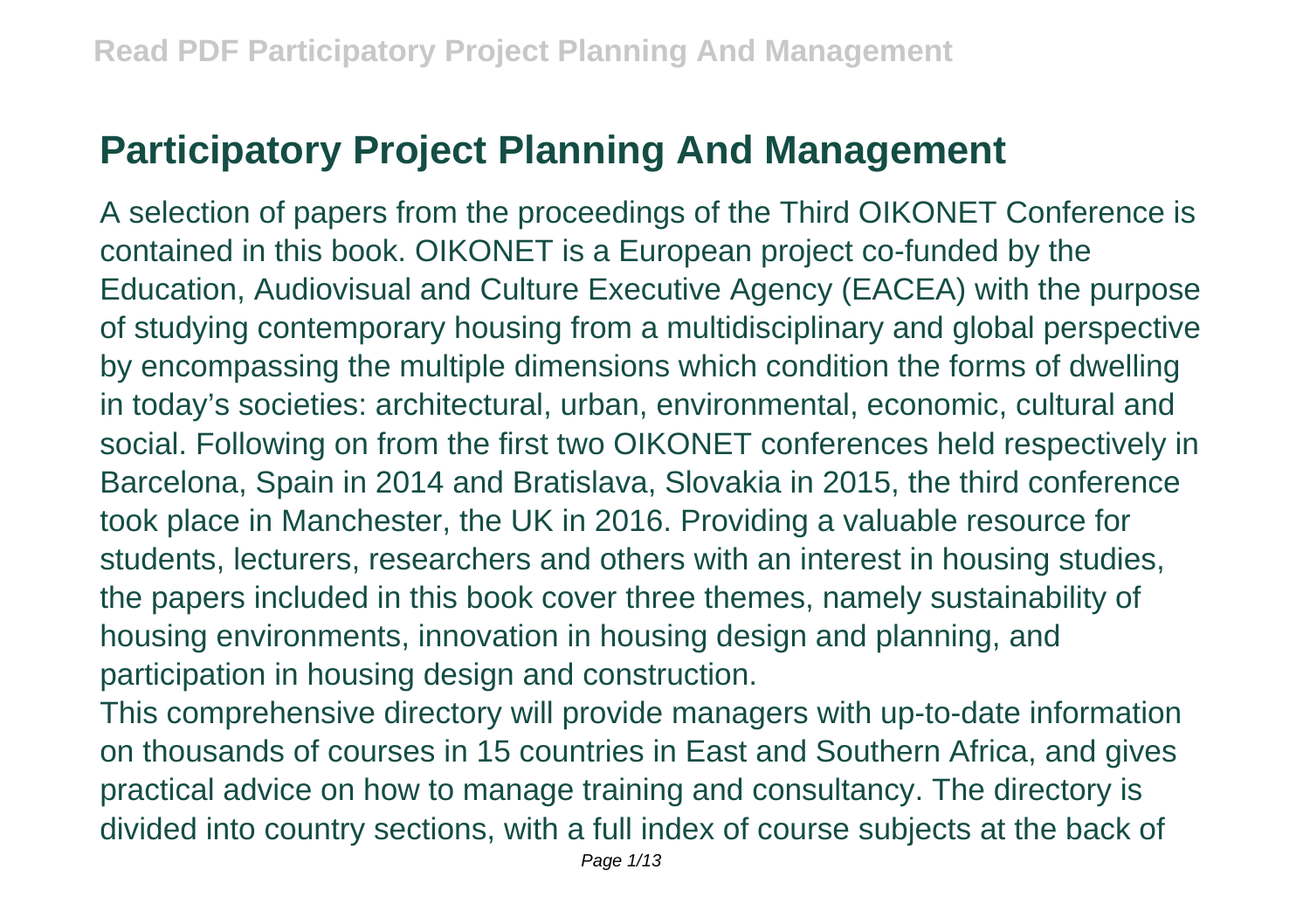the directory for ease of reference. Each entry contains a list of course available, course content, costs, who the course is designed for and full contact details of the organization. Transform is a network of African Training Organizations and a UK Transform Unit. The directory builds on their practical experiences over the last five years.

Attempts to manage natural resources through collaboration rather than competition, by agreements rather than conflict, have become the touchstone for many who see these efforts as the harbinger of global sustainable development. The received wisdom suggests that participatory natural resource management projects work because traditional knowledge of the resources and existing social structures can be utilised to develop more effective strategies for resource use. Participation is a flexible and adaptable concept, which can reflect local circumstances and priorities. The contributors to this volume advise caution as well as optimism for projects conducted in this way. By drawing on the experience of NGOs, national governments and donor sectors as well as academic researchers this volume analyses the theory and practice of participatory natural resource management and demonstrates the value of constructive dialogue between all those involved.

A project comprises a series of activities (investments) that aim to solve problems Page 2/13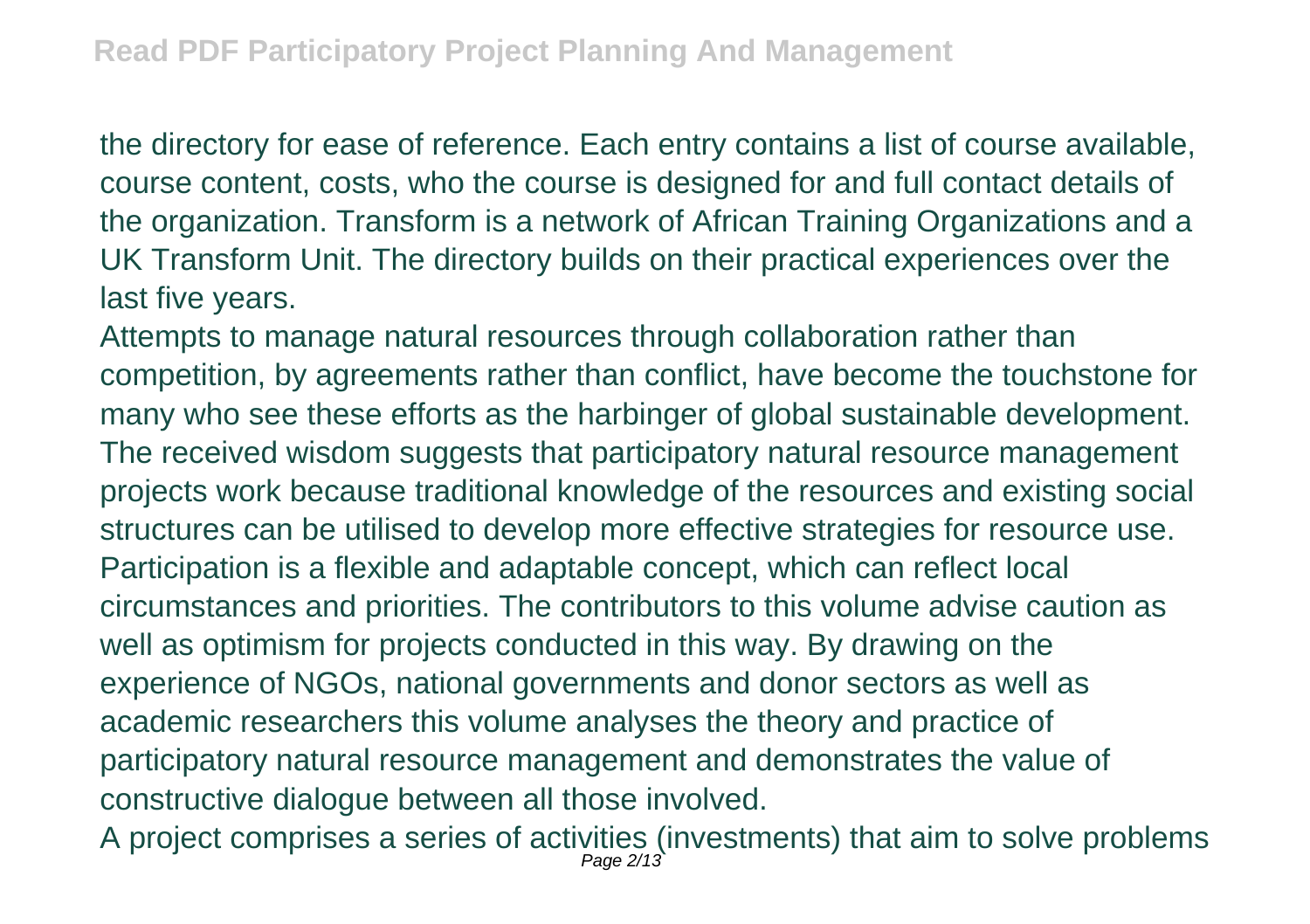within a given time frame with a clear set of objectives for man's benefits. It is an undertaking that involves the commitment of scarce resources in the expectation of future benefits. Before achieving the objectives, a project goes through several stages of a project cycle. In this study, the author discusses and analyses concepts of project planning and management. On the one hand, he refers to the project in general, and on the other hand, he represents the different stages of project planning and project management.

This book addresses the relevance of the case study research methodology for enhancing urban planning research and education in Africa and the global South. It provides an introduction to the case study methodology and features examples of its application to planning research and education on the continent. This open access book provides in-depth insights into participatory research and planning by presenting practical examples of its use. In particular, it describes theoretical and methodological aspects of participatory research and planning, as well as the implementation of participatory processes in fields such as transport planning, cultural heritage management, environmental planning and postearthquake recovery. Further, it compares participatory planning experiences from different territorial levels - from the macro-regional, e.g. Southeastern Europe, Mediterranean or European metropolitan regions, to national, regional Page 3/13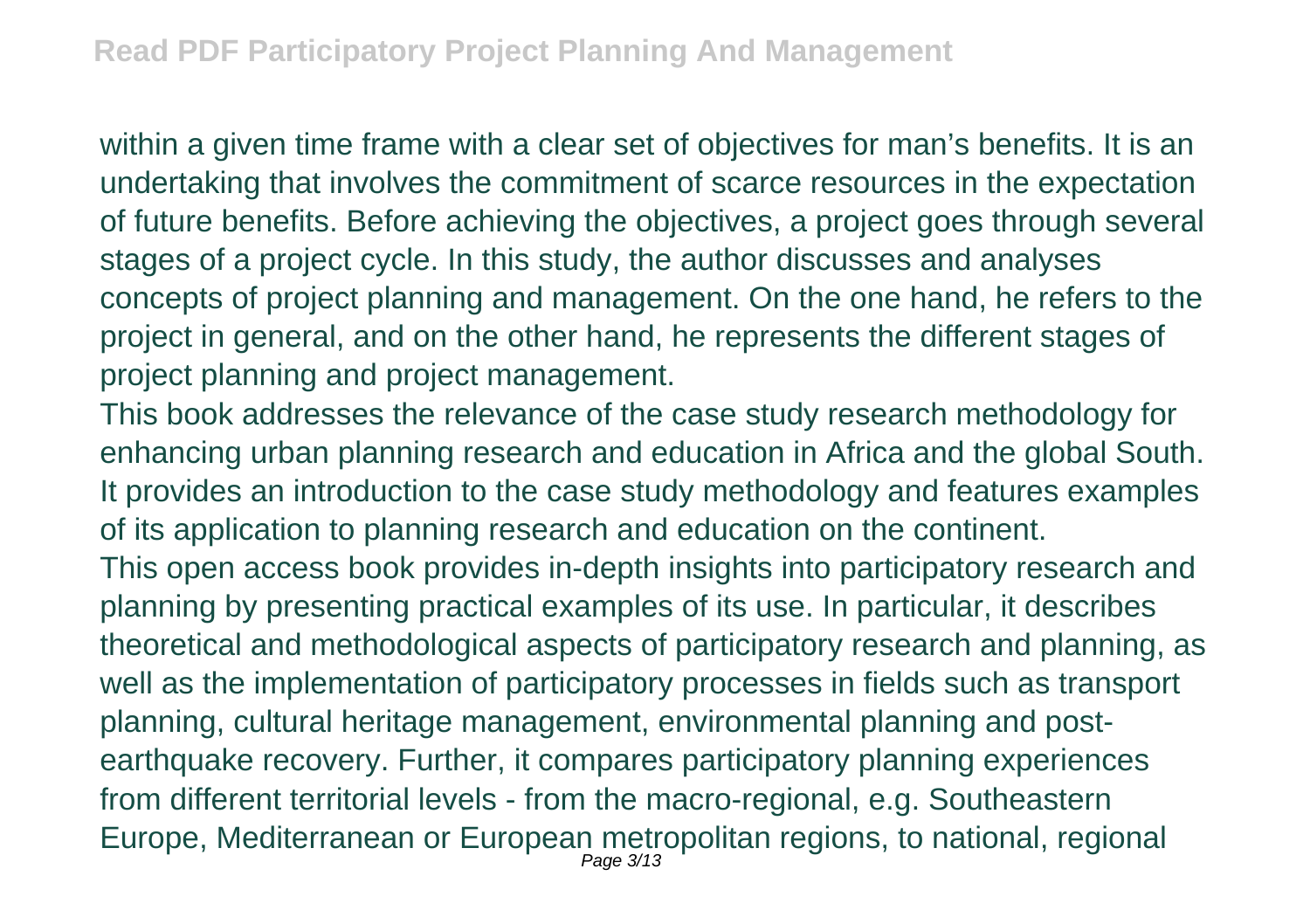and local levels. The book will help researchers, planners, public administration officials, decision-makers and the general public to understand the advantages, disadvantages and constraints of participatory planning and research. Using various examples, it will guide readers through the theory of participatory planning and research, its methods, and different perspectives on how to use it in practice. This work was published by Saint Philip Street Press pursuant to a Creative Commons license permitting commercial use. All rights not granted by the work's license are retained by the author or authors.

Revised version of papers presented at a workshop held at Bangalore during 3-14 July 2000, organised by International Institute of Rural Reconstruction; with reference to Asia and Pacific Area.

A trans-disciplinary book offering evaluation-based approaches for effective participatory interventions, for academic researchers, practitioners and policy-makers working in water management.

Most people do not truly understand a concept until they can visualize it. This applies to all fields, including Project Management. The best way to effectively manage projects is to help your team visualize the end result as well as the steps needed to achieve that result. Help Your Team Visualize the Right Path to Success Building a Project Work Breakdown Structure: Visualizing Objectives, Deliverables, Activities, and Schedules employs a diagram approach to project planning and scheduling. This useful tool empowers business professionals to take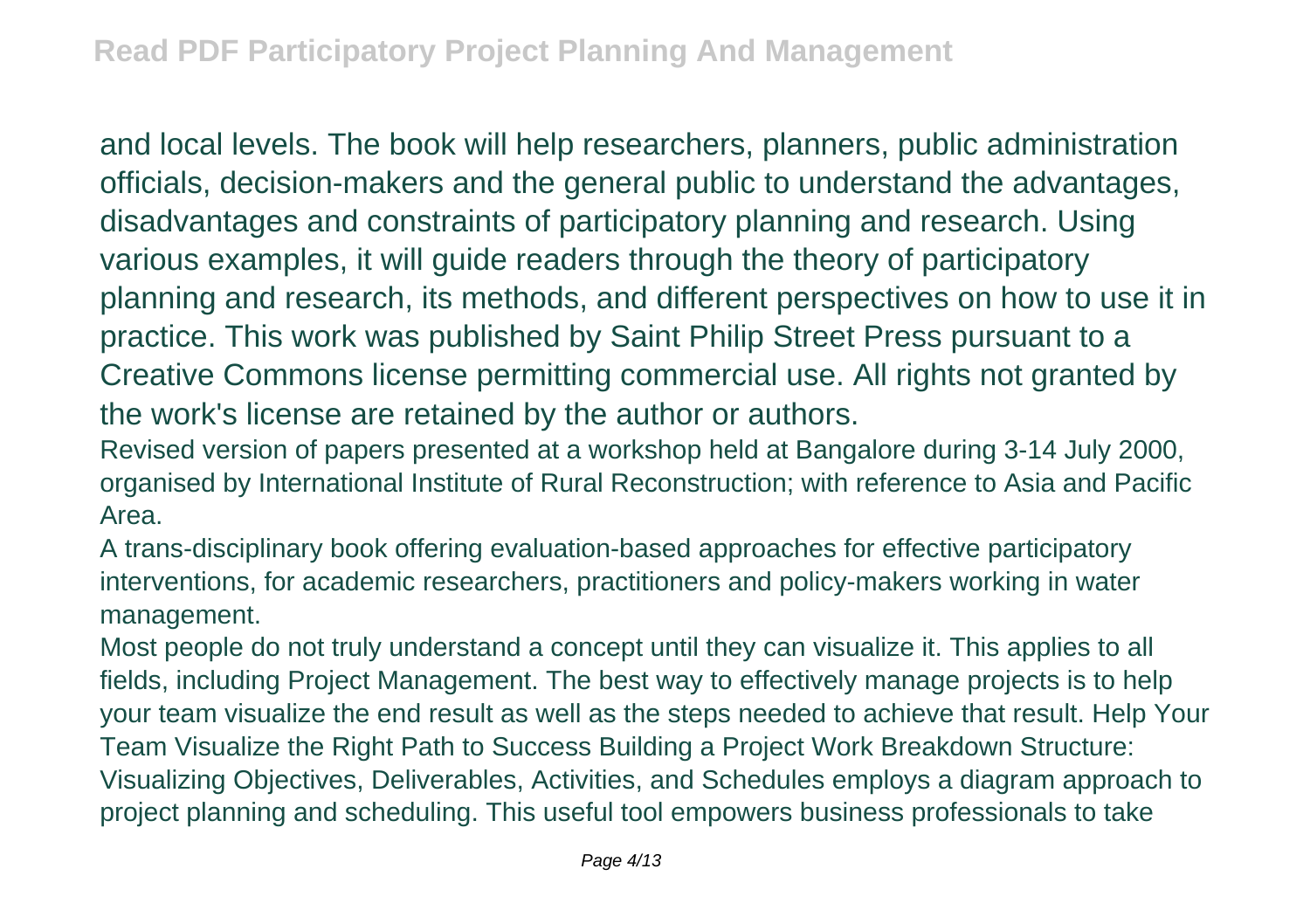control of and successfully communicate their projects, ensuring they are completed on time with their targeted impact. Industry professional Dennis P. Miller, a consultant to leading Fortune 500 companies, thoroughly explains the keys to an effective Work Breakdown Structure (WBS) through an Eight Step Process. He has refined this process over a period of twenty years, applying it to over 100 projects ranging from software development to social events. The Eight Step Process starts with a concentrated effort to define the project through its deliverables. The middle steps walk the project team through a process of activity definition and sequencing and resource assignment. Finally, the last steps involve estimating the duration and verifying the project timeline. Not Just What to Do, But How to Do It! This is a hands-on volume that includes a practice section for each of the eight steps, providing readers with real examples of how the author has successfully applied this process. The result of its application is a visualization of the project's objectives, deliverables, activities, and schedules. Over 130 illustrations enrich the instructions. Project managers are assured of success by following the simple tools in this unique and comprehensive volume.

This book outlines the performance and management of mangroves in the changing climatic scenario of the Asia-Pacific region and draws examples and lessons from the national and community-driven mangrove conservation programs of relevant countries including Pakistan, India, Bangladesh, Sri Lanka, Myanmar, Thailand, Cambodia, Indonesia, the Philippines, and Japan as well as the Pacific islands. By highlighting the major drawbacks that hinder effective mangrove conservation, the book contributes towards enhancing climate resilience of communities through proposition of corrective methods and ameliorative approaches of mangrove conservation. Mangroves play an important role in adapting to climate change and Page 5/13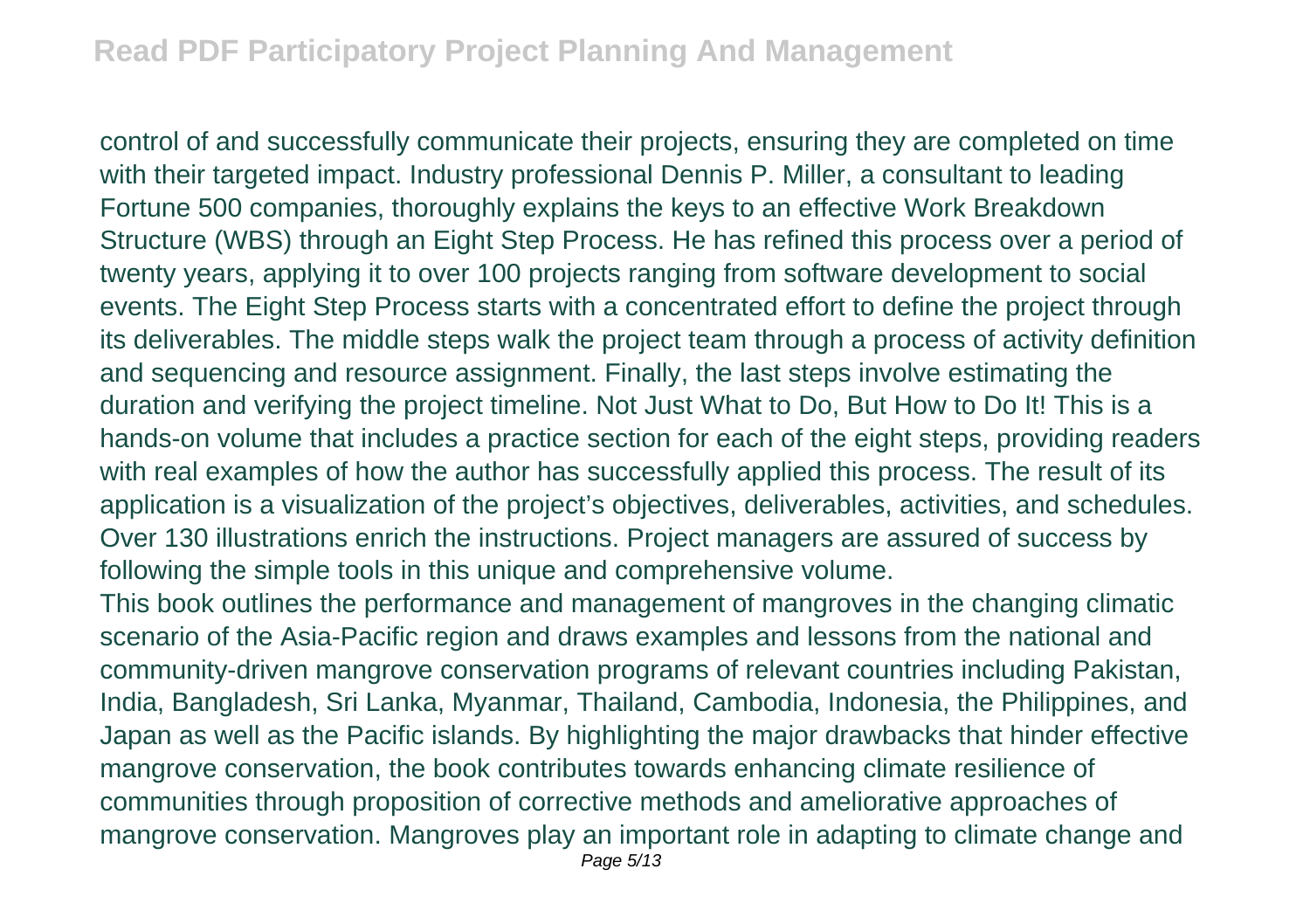provide a plethora of ecosystem services that are fundamental to human survival. Yet these ecosystems are exceptionally prone to extinction due to increased human interventions and changes in environmental boundary conditions. Especially in the Asia-Pacific region, mangroves have dwindled at an exceptional high rate over the past three decades. As the threat of climate change hovers over millions of people in this region, particularly those who crowd the low-lying coastal areas, conservation/restoration of mangroves through appropriate policies and practices remain highly imperative. The primary target readers for this book are students and researchers in the fields of conservation and management of mangroves, especially from the developing tropical countries of the Asia-Pacific region. Other target groups comprise policy planners, practitioners, and NGO workers, who will be able to apply the collective knowledge from this work towards proactive mangrove conservation through effective mediation in local communities.

This paper describes and illustrates a range of participatory strategies to assist urban managers in expanding the role and effectiveness of user participation in the provision and operation and maintenance of infrastructure. To demonstrate how participation has been effectively employed in various circumstances, numerous case studies are cited. Finally, measures and steps are outlined that could be instrumental in realizing participatory strategies. (Adapté du résumé de l'auteur).

Analytical Methods and Approaches for Water Resources Project Planningis part of a larger study that was conducted in response to a request from the U.S. Congress in the Water Resources Development Act of 2000 for the National Academy of Sciences to review the U.S. Army Corps of Engineer's peer review methods and analytical approaches. This report reviews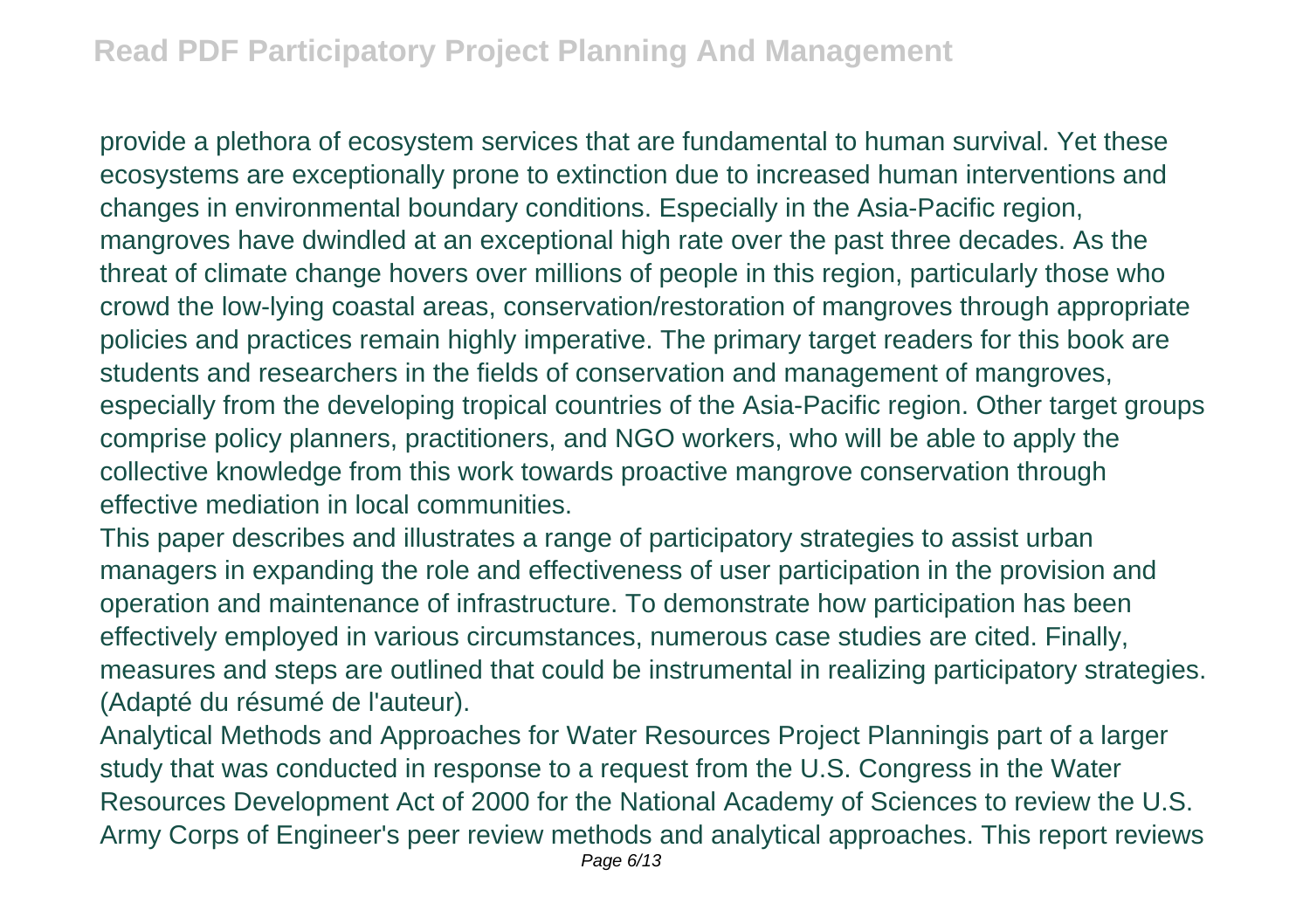the Corps' analytical procedures and planning methods, largely in the context of the federal Economic and Environmental Principles and Guidelines for Water and Related Land Resources Implementation Studies, also known as the Principles and Guidelines or "P and G" (P&G), as well as the Corps' Planning Guidance Notebook (PGN). An international journal focusing on third world development problems. Annotation World Bank Technical Paper No. 282. This volume presents a cost-benefit analysis of the Onchocerciasis (Riverblindness) Control Program (OCP) by examining its costs and the measurable economic benefits gained from the successful control of the disease. Widely recognized as one of the most successful disease control programs in the history of development assistance, the OCP projects the elimination of riverblindness throughout an eleven-country subregion of West Africa within the next eight years. This program, which began in the early 1970s, was the World Bank's first major venture into the health field. The Bank asked a large donor community of more than 20 governments and international organizations to make a long-term commitment of more than US\$500 million to implement the OCP. This paper documents the benefits in economic terms from the large investment and shows that large-scale, wellconceived health interventions are clearly the business of development. The program improves the health and living environment of the rural population and frees previously oncho-ridden tracts of land for settlement and cultivation. ANATOMY OF PARTICIPATORY APPROACH IN PROJECT PLANNING AND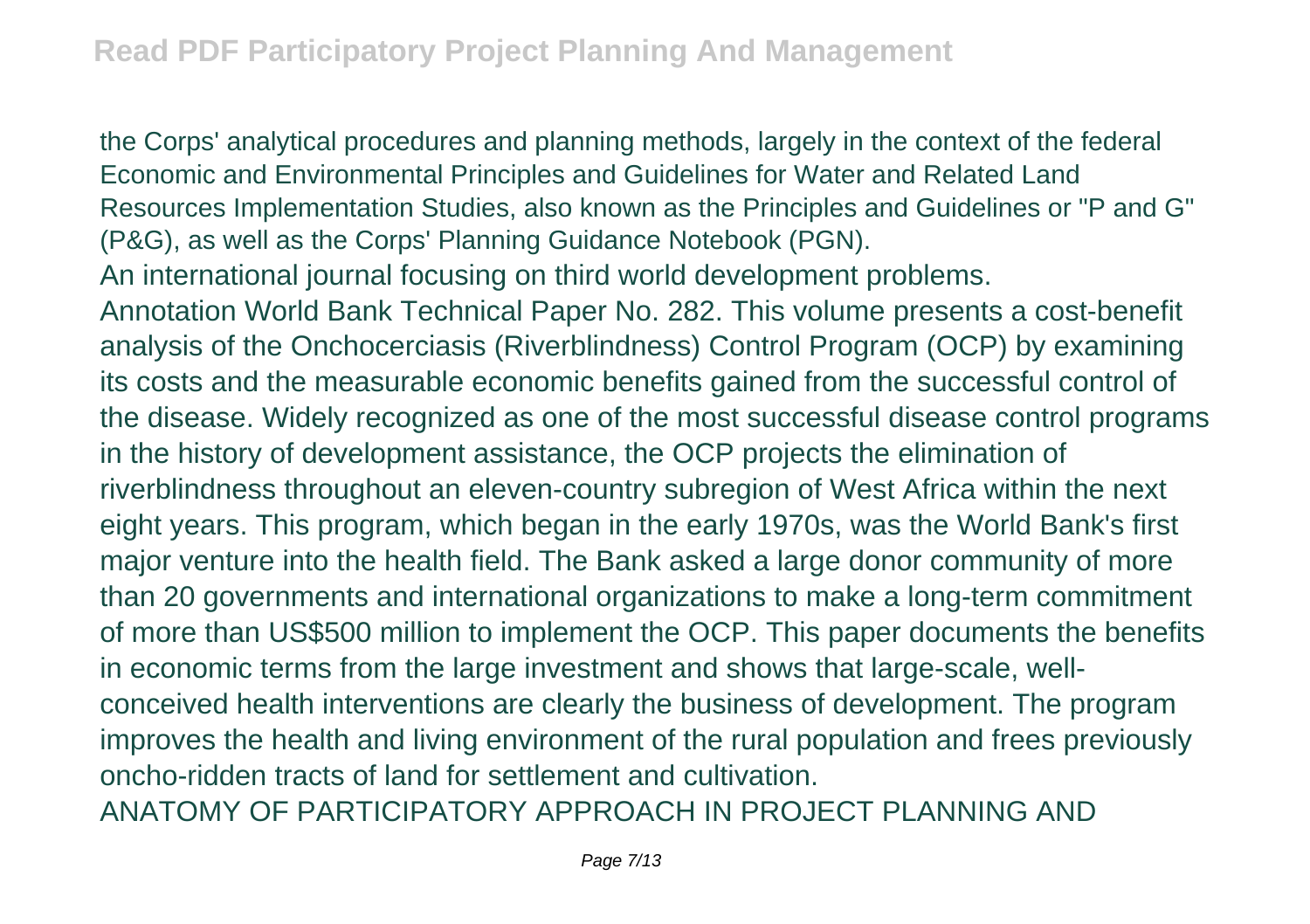DEVELOPMENT: AN AGRO-ECOLOGY PERSPECTIVE This book is focused on Participatory Approaches to Agro-ecology in Practice. The book is composed of five chapters. Chapter 1 deals with the general introduction and definition of terminologies. Chapter 2 considers Participatory Approaches and Practices in Agro-Ecology: the Kolb's Cycle. The 3rd chapter deals with the Concept of Community Development. This is followed by Participatory Agro-Ecology Project Planning and Management in chapter 4. Chapter 5 develops and gives a critical look at the concept of Management Ethics focusing on the Project life.

Annotation World Bank Technical Paper No. 299.Describes the best possible forest technologies required for successful participatory farming, including choice of species farmers need for various end uses, good nursery practices, and postplanting tree management. The paper also describes various patterns of intercropping trees on farms and lists the species and families of trees commonly grown in Africa, Asia, and Latin America.

Environmentally Sustainable Development Agricultural Research and Extension Series: Banana Improvement Project Report No. 1. Presents an overview of current and planned activities in institutions working on the Banana Improvement Project, cosponsored by the Common Fund for Commodities, the FAO Intergovernmental Group on Bananas, and the World Bank. The project has two important objectives: to develop improved banana varieties suitable for the international market and to improve pest and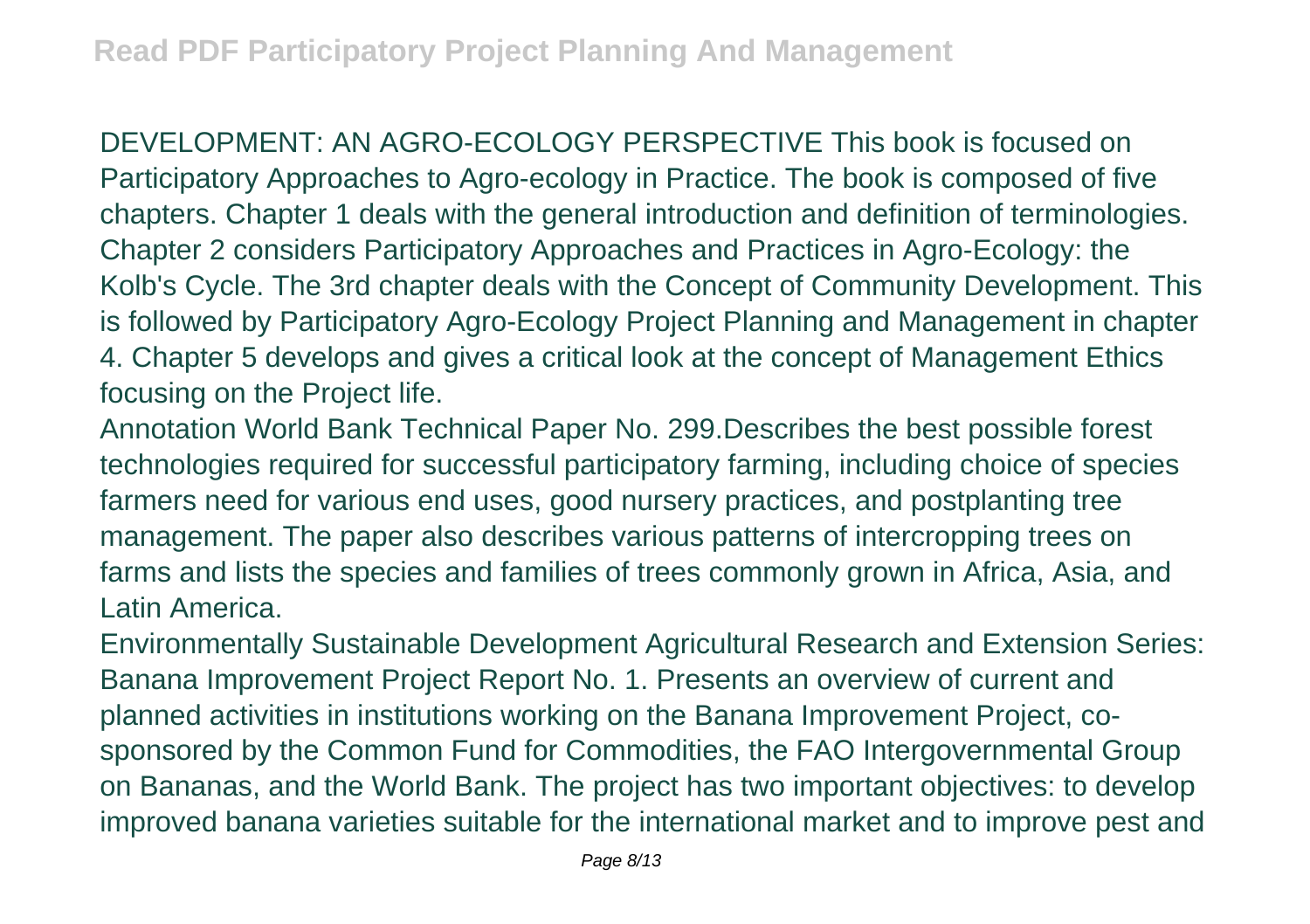disease control practices with the object of reducing pesticide use and its harmful environmental impact.

In Indian context.

Since 1972, scientists from all over the world working on fundamental questions of echinoderm biology and palaeontology have conferred every three years to exchange current views and results. The 11th International Echinoderm Conference held at the University of Munich, Germany, from 6-10 October 2003,continued this tradition. This volume comprises 95 submitted papers and 96 abstracts covering a wide spectrum from innovative student contributions to the lessons learnt from experienced specialists. The content of the contributions ranges from original research results to the latest synopses concerning a variety of topics, including visual sensing, larval cloning, mutable collagenous tissues, sea urchin aqua-culture, deuterostome phylogeny, palaeobiology and taphonomy.

It is often assumed that upstream land use practices have important impacts on water resources and affect the downstream users at a watershed scale,

Payments by downstream users to upstream users for "environmental services" such as good water quality, less sediments or more regular water flow are widely discussed. However, much controversy exists about the direction and magnitude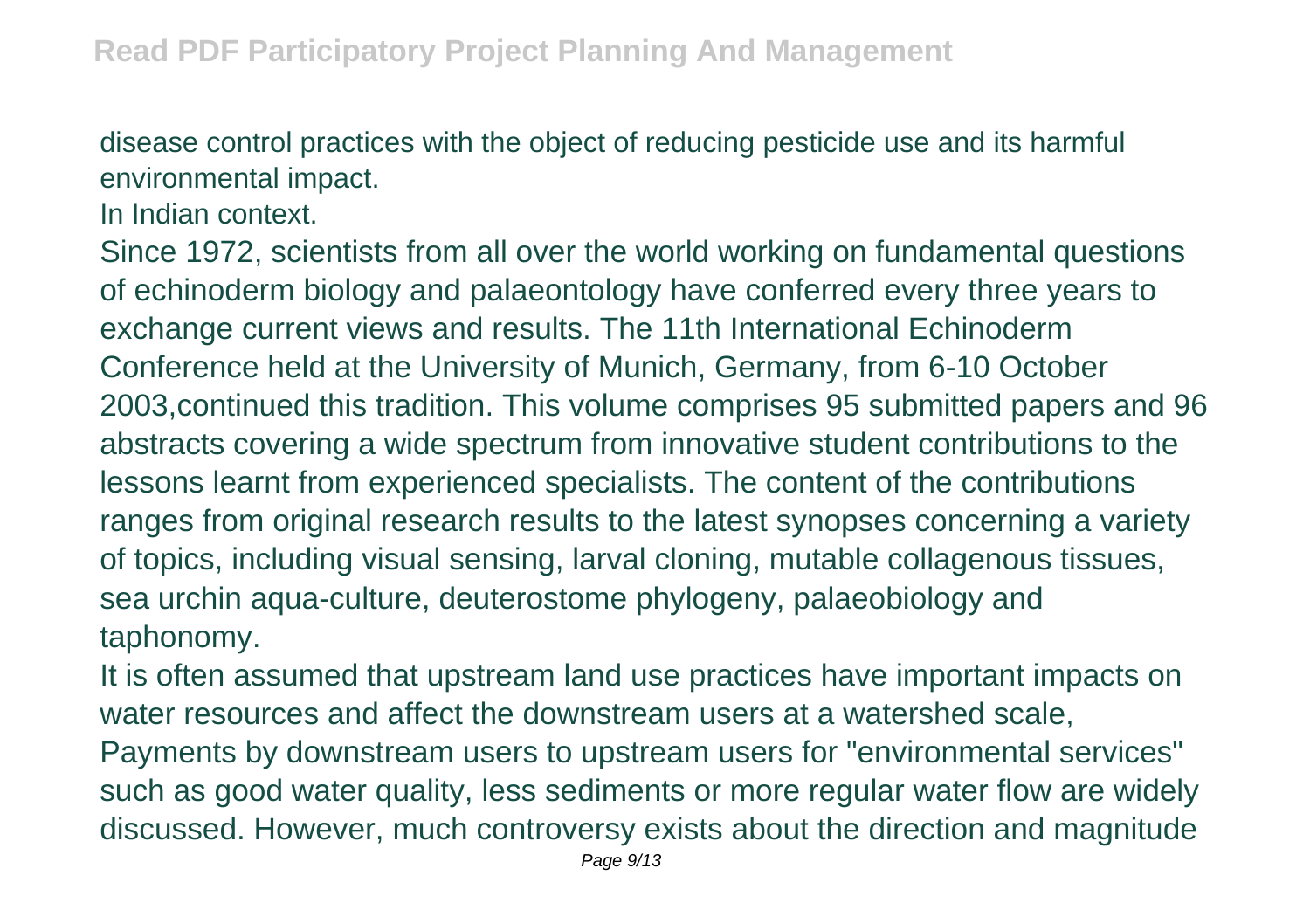of such impacts, how they influence the relationships between upstream and down-stream users, and which mechanisms allow for a sharing of resulting benefits and costs by all resource users in a watershed context. To address these issues, the FAO Land and Water Development Division organized the electronic workshop "Land-Water Linkages in Rural Watersheds" from 18 September to 27 October 2000. The present publication contains the proceedings of the workshop and two papers that set the stage for the workshop discussions. The complete workshop documentation, including discussion archive, background papers, and case studies, is included on the CD-ROM that accompanies the document.

Refugees, Environment and Development is concerned with the complex interrelationships between forced migration, natural resource management and 'sustainable development'. The book challenges the growing rhetoric that refugees 'cause' environmental degradation, and that environmental decline is promoting a new wave of 'environmental refugees'. Drawing on examples from Africa, Asia and Latin America, as well as detailed case studies of the Rwandan emergency of 1994-96, and lesser known refugee movements to Guinea and Senegal in West Africa, the book argues against a neo-Malthusian view of the relationship between population, environment and migration. The author explores Page 10/13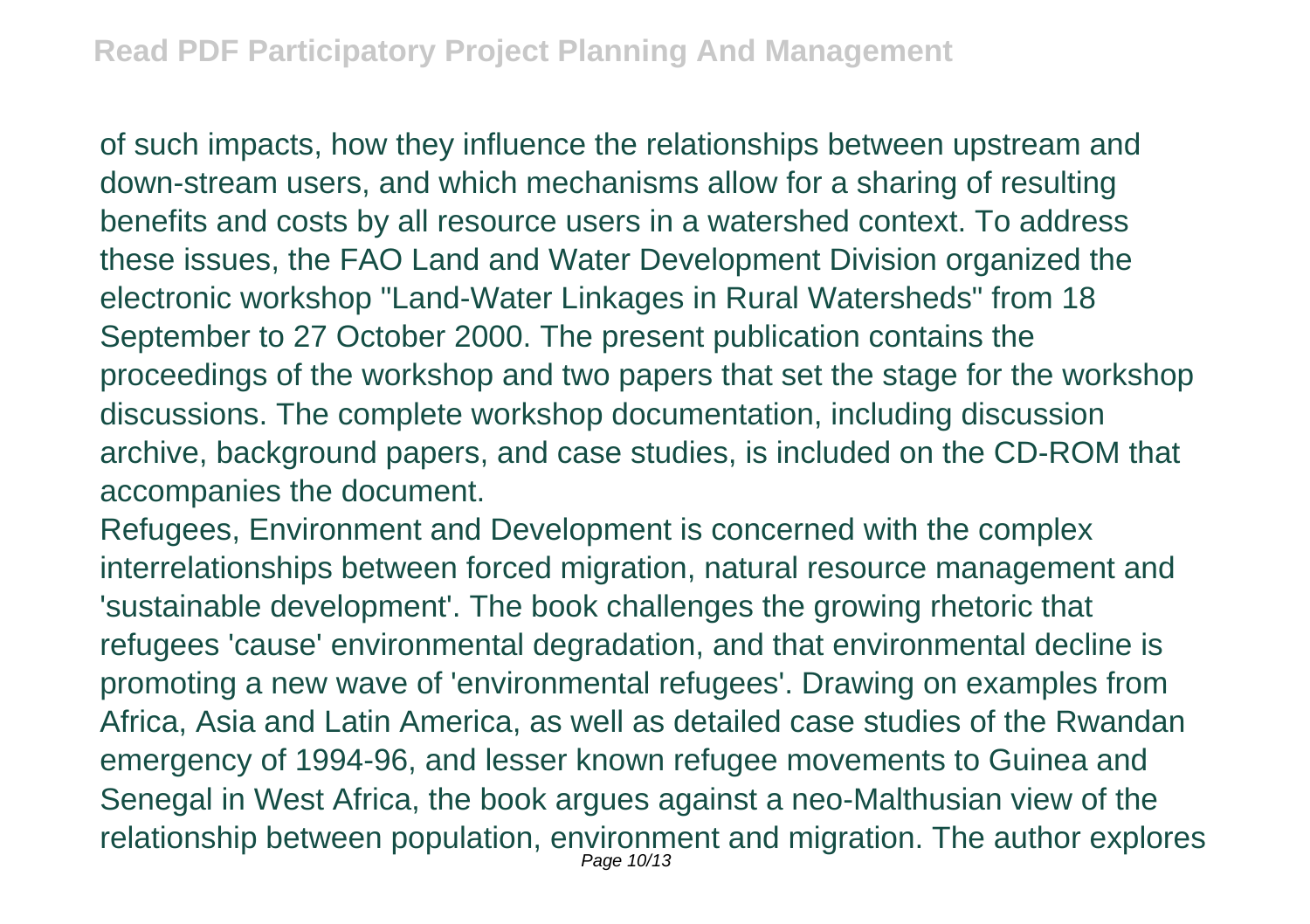alternative approaches to the dynamic processes of social and environmental change in refugee situations. This is an ideal text for undergraduate and postgraduate students concerned with environment, development and migration studies, as well as policy-makers and practitioners in the field. This important volume provides a source of information on the key issues, including constraints and capacity building, necessary to implement participatory approaches in China today. A wealth of case studies are provided by principal Chinese academics and practitioners in forestry, natural resource management, rural development, irrigation and poverty alleviation. At the core, the book is about strengthening local government as a key player in the development of participatory initiatives. It is an invaluable text for development practitioners, donors, researchers and students seeking to understand the opportunities and constraints for participation in China, and for those working to institutionalize participatory processes in a complex rural context.

Participatory Project ManagementA Workshop Manual for Project PlanningEnhancing Ownership and SustainabilityA Resource Book on **Participation** 

Draws on economic theory, developing country case studies, and lessons learned by OECD nations to examine the relationship between structural Page 11/13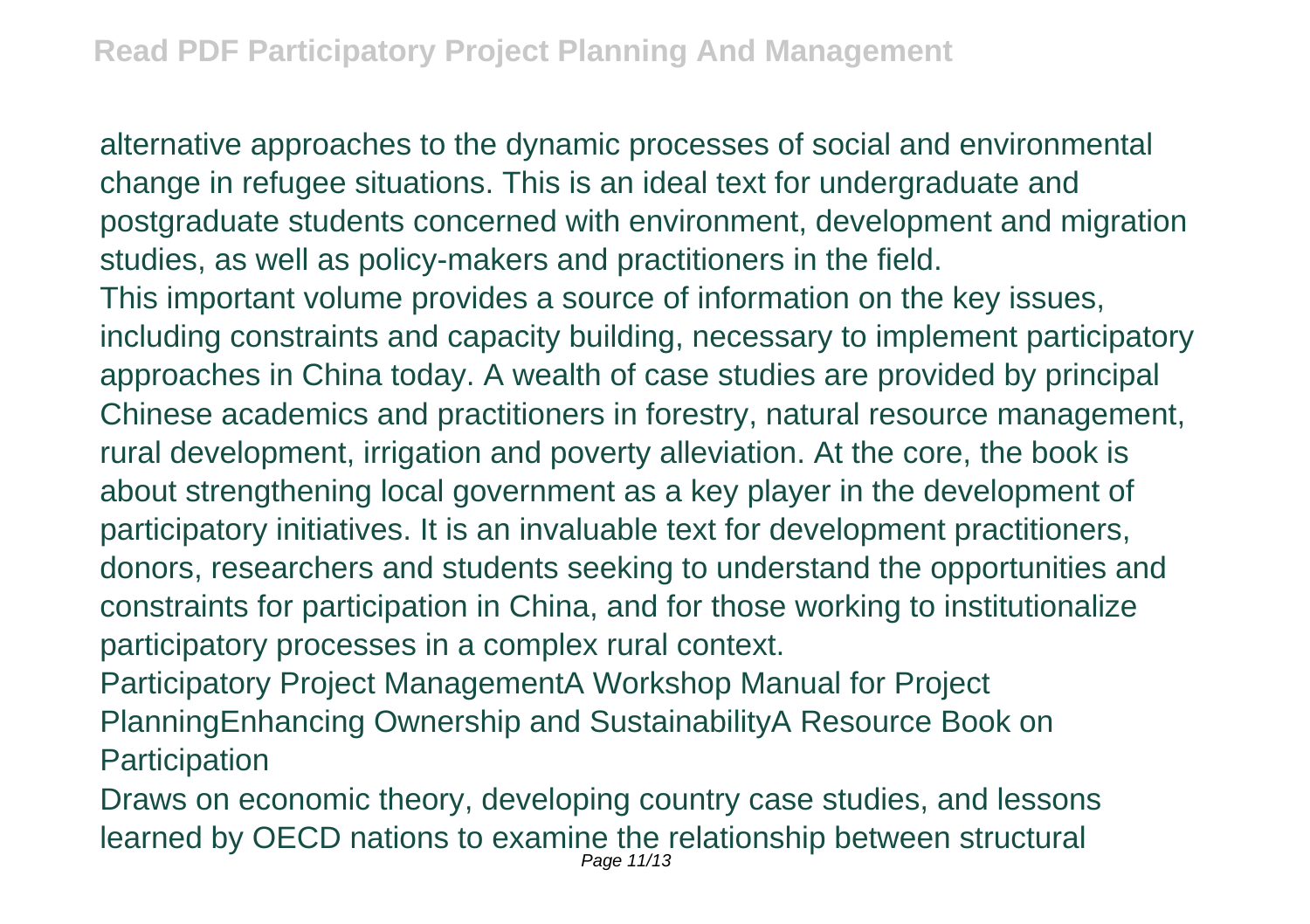adjustment and agricultural research. Structural adjustment programs have been undertaken in many developing countries in an effort to overcome economic instability arising from commodity price shocks, domestic economic mismanagement, and diminishing access to international capital. Such programs take many forms and it is thus difficult to generalize about them, but they have had a profound effect on the economic environment in which agricultural production and consumption occur. This also affects the operation and performance of public sectorinstitutions, including national agricultural research systems. This study examines the complex linkages between structural adjustment and agricultural research. It draws on macroeconomic theory to discuss the relationships between adjustment, policy reform, and institutional hange. The report also focuses on country case studies of East Africa, Burkina Faso, Chile, Ghana, Indonesia, Mexico, and Sri Lanka to examine the successes and failures of adjustment programs in relation to agricultural growth rates. The role of the international community, including the World Bank, and experiences of OECD nations in this arena are reviewed.

Whether working on an international project for a Fortune 500 company or organizing a family reunion, you need effective project management to ensure timely and efficient completion of projects. This helpful guide offers explanations Page 12/13